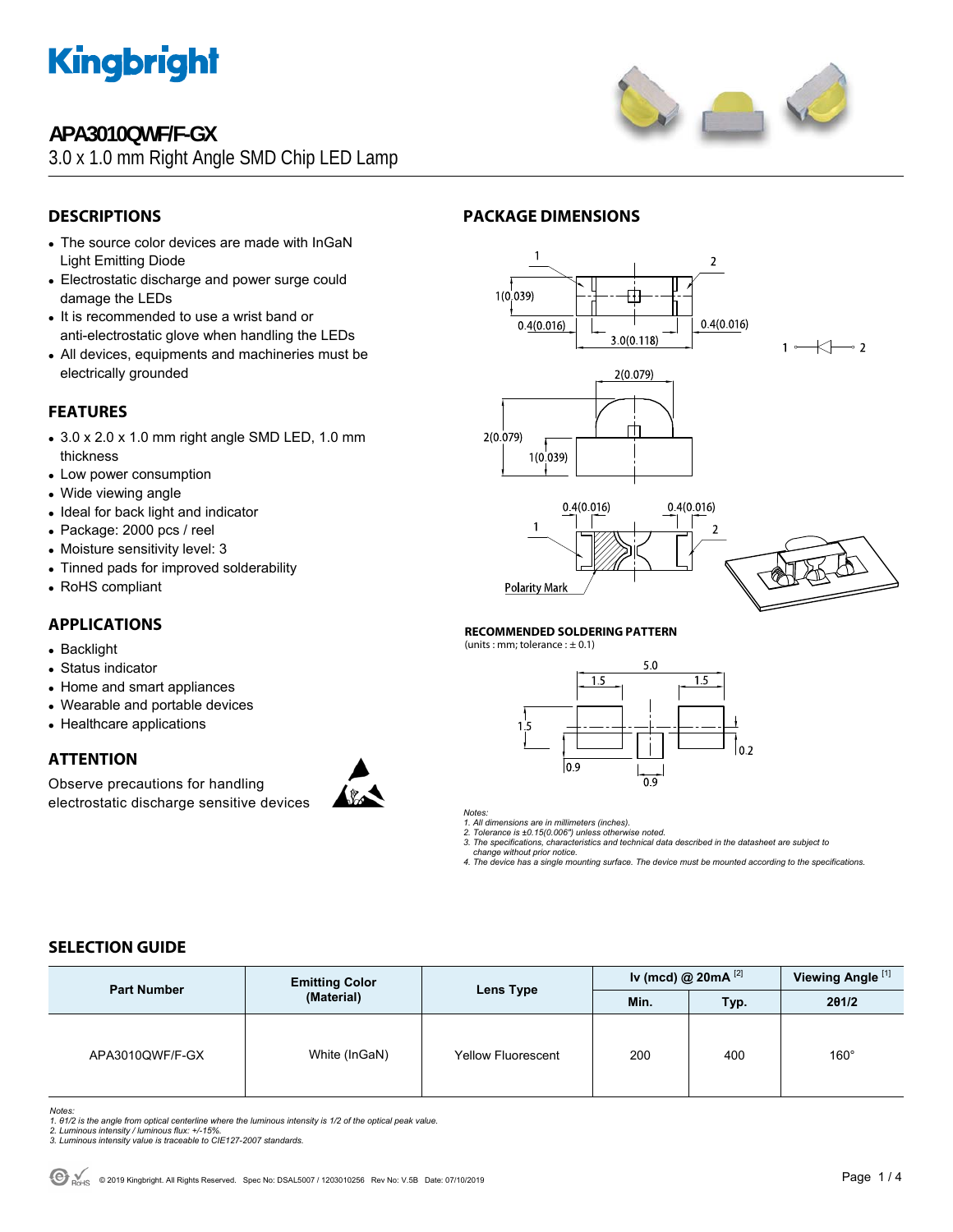#### **ELECTRICAL / OPTICAL CHARACTERISTICS at T<sub>A</sub>=25°C**

| <b>Parameter</b>                                  |                                 |       | Value                    |                          | <b>Unit</b> |  |
|---------------------------------------------------|---------------------------------|-------|--------------------------|--------------------------|-------------|--|
|                                                   | <b>Emitting Color</b><br>Symbol |       | Typ.                     | Max.                     |             |  |
| <b>Chromaticity Coordinates x</b><br>$I_F = 20mA$ | $x^{[1]}$                       | White | 0.31                     | $\overline{\phantom{a}}$ |             |  |
| Chromaticity Coordinates y<br>$I_F = 20mA$        | $v^{[1]}$                       | White | 0.31                     | $\overline{\phantom{0}}$ |             |  |
| Capacitance                                       | C                               | White | 100                      | $\overline{\phantom{a}}$ | pF          |  |
| Forward Voltage $I_F$ = 20mA                      | $V_F$ <sup>[2]</sup>            | White | 3.3                      | 4.0                      | V           |  |
| Reverse Current ( $V_R$ = 5V)                     | <sup>I</sup> R                  | White | $\overline{\phantom{0}}$ | 50                       | μA          |  |

*Notes:* 

*1. Measurement tolerance of the chromaticity coordinates is ±0.01.* 

*2. Forward voltage: ±0.1V. 3. Excess driving current and / or operating temperature higher than recommended conditions may result in severe light degradation or premature failure.* 

#### **ABSOLUTE MAXIMUM RATINGS at T<sub>A</sub>=25°C**

| <b>Parameter</b>                        | Symbol                   | Value          | Unit |
|-----------------------------------------|--------------------------|----------------|------|
| Power Dissipation                       | $P_D$                    | 120            | mW   |
| Reverse Voltage                         | $V_R$                    | 5              | V    |
| Junction Temperature                    | T,                       | 115            | °C   |
| <b>Operating Temperature</b>            | $T_{op}$                 | $-40$ to $+85$ | °C   |
| Storage Temperature                     | $T_{\text{stg}}$         | $-40$ to $+85$ | °C   |
| DC Forward Current                      | IF.                      | 30             | mA   |
| Peak Forward Current                    | $I_{FM}$ <sup>[1]</sup>  | 150            | mA   |
| Electrostatic Discharge Threshold (HBM) | $\overline{\phantom{a}}$ | 250            | V    |

*Notes:* 

1. 1/10 Duty Cycle, 0.1ms Pulse Width.<br>2. Relative humidity levels maintained between 40% and 60% in production area are recommended to avoid the build-up of static electricity – Ref JEDEC/JESD625-A and JEDEC/J-STD-033.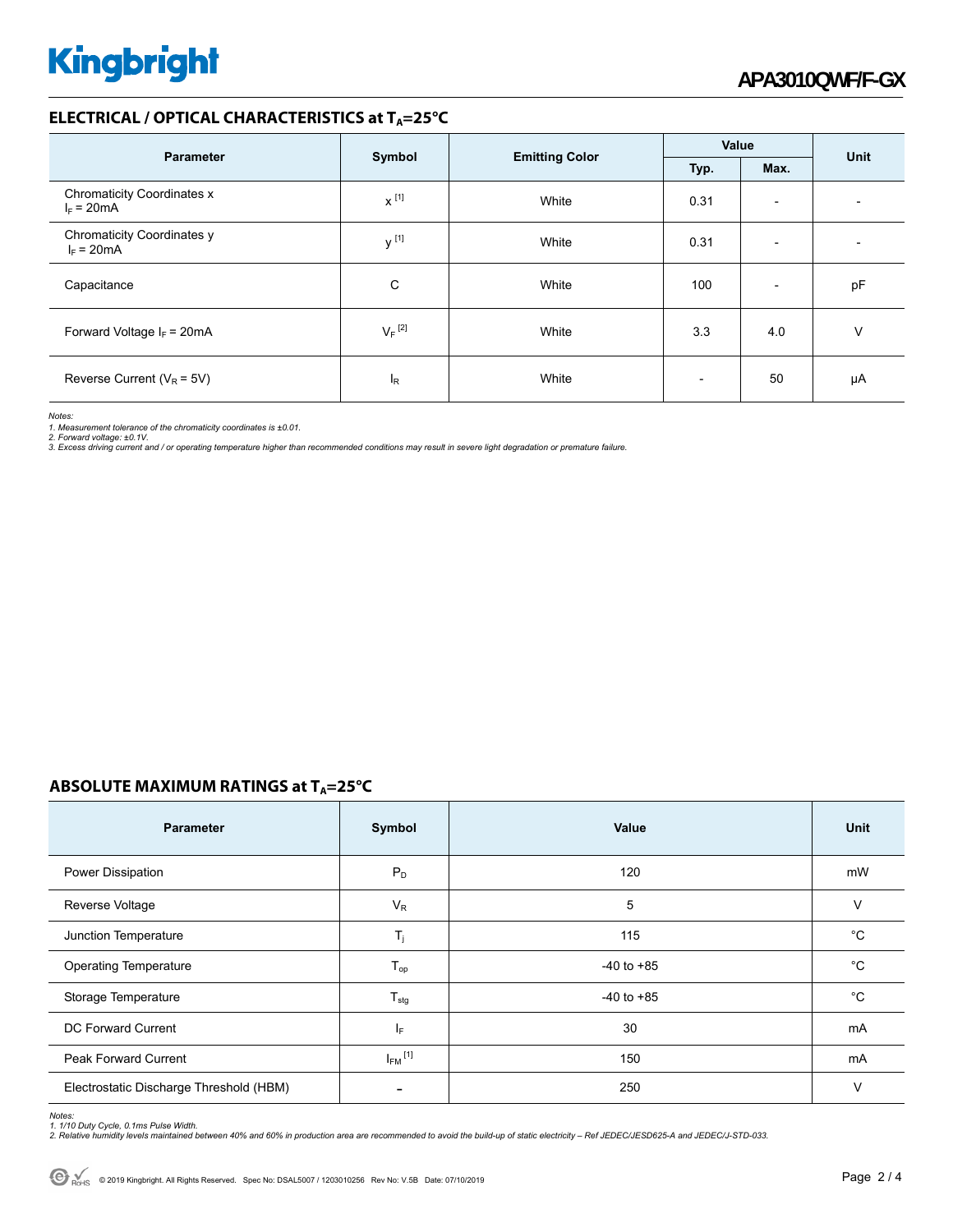# **Kingbright**

### **TECHNICAL DATA**

#### **SPATIAL DISTRIBUTION**



#### **WHITE**



#### **CIE CHROMATICITY DIAGRAM**



|                | x     | у     |                | x     | y     |
|----------------|-------|-------|----------------|-------|-------|
| a2             | 0.263 | 0.213 |                | 0.282 | 0.245 |
|                | 0.282 | 0.245 |                | 0.298 | 0.271 |
|                | 0.265 | 0.265 | a0             | 0.286 | 0.299 |
|                | 0.242 | 0.226 |                | 0.265 | 0.265 |
| b2             | 0.298 | 0.271 |                | 0.313 | 0.296 |
|                | 0.313 | 0.296 |                | 0.329 | 0.325 |
|                | 0.306 | 0.332 | b <sub>1</sub> | 0.329 | 0.371 |
|                | 0.286 | 0.299 |                | 0.306 | 0.332 |
| c <sub>0</sub> | 0.329 | 0.325 |                |       |       |
|                | 0.358 | 0.372 |                |       |       |
|                | 0.363 | 0.400 |                |       |       |
|                | 0.329 | 0.371 |                |       |       |

*Notes:* 

*Shipment may contain more than one chromaticity regions. Orders for single chromaticity region are generally not accepted. Measurement tolerance of the chromaticity coordinates is ±0.01.*